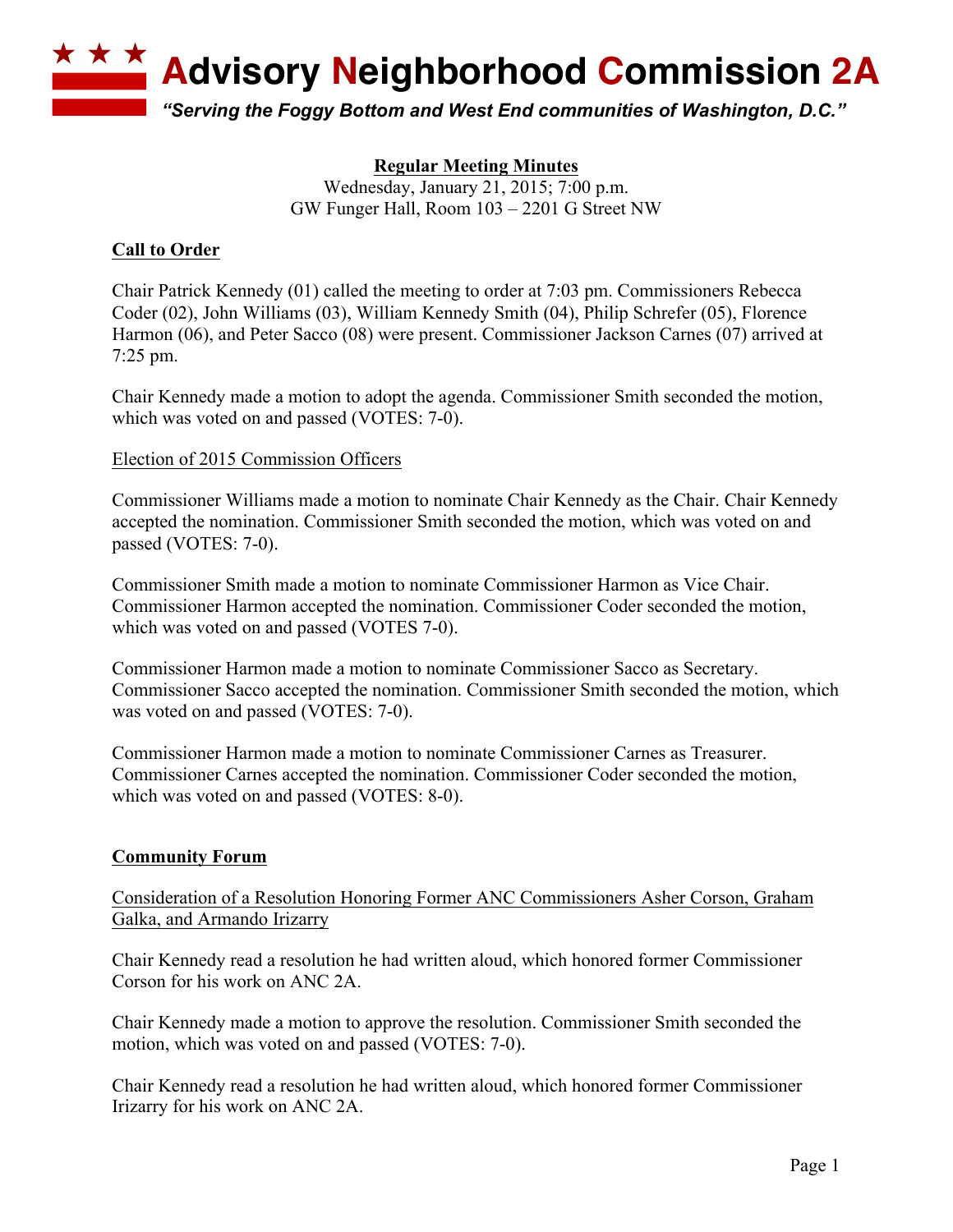Chair Kennedy made a motion to approve the resolution. Commissioner Smith seconded the motion, which was voted on and passed (VOTES: 7-0).

## Public Safety Report from MPD PSA 207

Sergeant Lawrence from the Metropolitan Police Department was present to give the safety report.

Marina Streznewski, a local resident, asked if there was any additional information on the recent stabbings at McFadden's or the recent sexual assault at the corner of New Hampshire Avenue and Eye Street NW. Sergeant Lawrence said that both cases were currently open investigations and thus he could not give any additional information regarding them.

## Report from the Office of Ward 2 Councilmember Jack Evans

Kevin Stogner, General Counsel for Councilmember Jack Evans, was present. He said that the DC Council's performance oversight and FY 2016 budget season was about to start. He encouraged community members to submit testimony or testify at any DC Council hearings related to agencies that community members had particular thoughts about.

## Report from the Executive Office of the Mayor

John Fanning, the Ward 2 Representative for the Mayor's Office of Community Relations and Services, was present. Mr. Fanning introduced himself and then gave out his contact information. His email is: john.fanning@dc.gov, and his cell phone number is: 202-340-7229. He added that Mayor Bowser would be making additional executive appointments to her administration in the coming week.

### Updates on the West End Library and Fire Station Projects

Ben Sonnett from Eastbanc was present. He said that the demolition of the old police station building on the Square 37 site had started, and that the demolition of the old West End Library building would start soon. He also said that the project website was in the process of being updated. He gave out his contact info to attendees in case anyone had issues with the project or wanted to sign up for the bi-weekly project newsletter. His email is: b.sonnet@eastbanc.com.

### Updates on the Fall 2014 ANC Grant Program

Commissioner Sacco said that the distribution of the first ANC grant to the Home and School Association at the School Without Walls at Francis-Stevens was complete. He went over the history of the grant fund and said that the next deadline was coming up on February 28th.

# **General Agenda**

# Report from the Ward 2 Education Network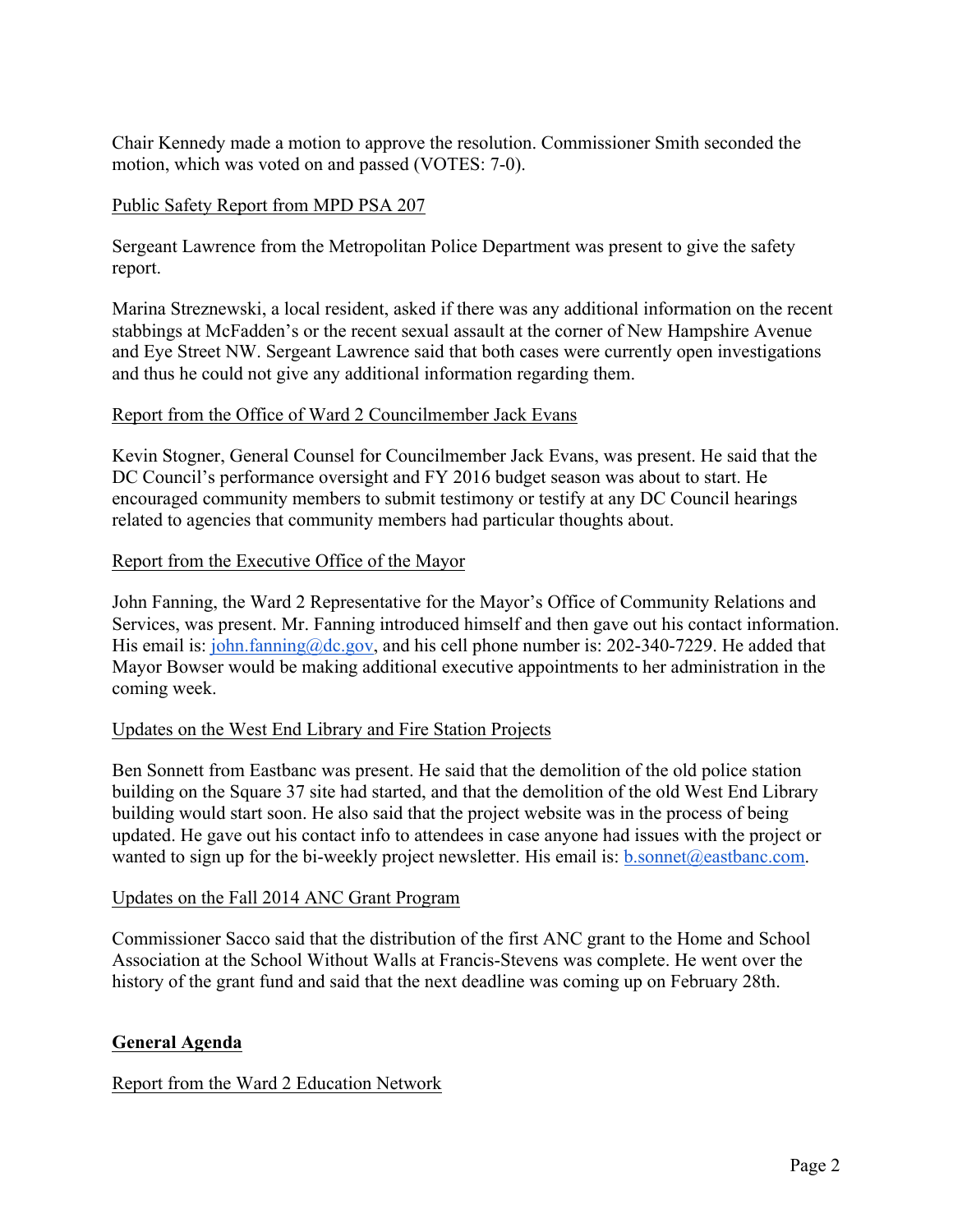Chris Sondreal, ANC 2A's representative to the Ward 2 Education Network, was present. He talked about the Network's plans for an upcoming public panel featuring local school principals, adding that the Network was trying to set a date for the meeting. He added that the school enrollment lottery was currently underway and that the deadline to enroll was February 2nd for high school students and March 2nd for students in grades 8 and lower.

### Consideration of a Resolution Urging that Budget Allotment for Garrison Elementary School's Renovation / Reconstruction Not be Shifted from the Upcoming Fiscal Year

Chair Kennedy talked about the history of Garrison Elementary School and its recent "rebranding" by the school community. He distributed a resolution he had written, which called on the DC government to not reallocate funds already set aside for the renovation of the school. He read the "be it resolved" clauses of the resolution aloud.

Chair Kennedy made a motion to approve the resolution. Commissioner Smith seconded the motion, which was voted on and passed (VOTES: 8-0).

## Consideration of a Resolution Regarding Litigation Related to Noise Issues at The Avenue (2201 I St)

Alex Gallo, a resident of The Avenue, was present. He went over the history of the noise situation on the property and the fact that he filed an injunction against the delivery companies servicing The Avenue in the DC Superior Court.

Commissioner Carnes questioned whether or not DC's noise laws applied to commercial zones, one which The Avenue was located in.

Commissioner Harmon asked Mr. Gallo about the possibility of staying his lawsuit so that he and the ANC could negotiate directly with the businesses in The Avenue. She added that the ANC could retain an arbitrator for the two parties.

Commissioner Smith asked if Mr. Gallo had gathered community support from his neighbors on the matter. Mr. Gallo said that he had support from his neighbors but they were not willing to publicly express their support. Commissioner Smith suggested gathering public community support in order to show that the issue applied to the larger community.

Chair Kennedy described how the ANC could bring up the noise issues during the future liquor license renewal processes for the businesses located in The Avenue.

Commissioner Williams said that he believed that the ANC should not get involved in the situation since there was a lack of a general community support regarding the issue.

Mr. Gallo said that he would take some time to speak to other residents in the building and come back to the ANC with greater community support.

### Application for a New Curb Cut at 2000 L Street (#101955)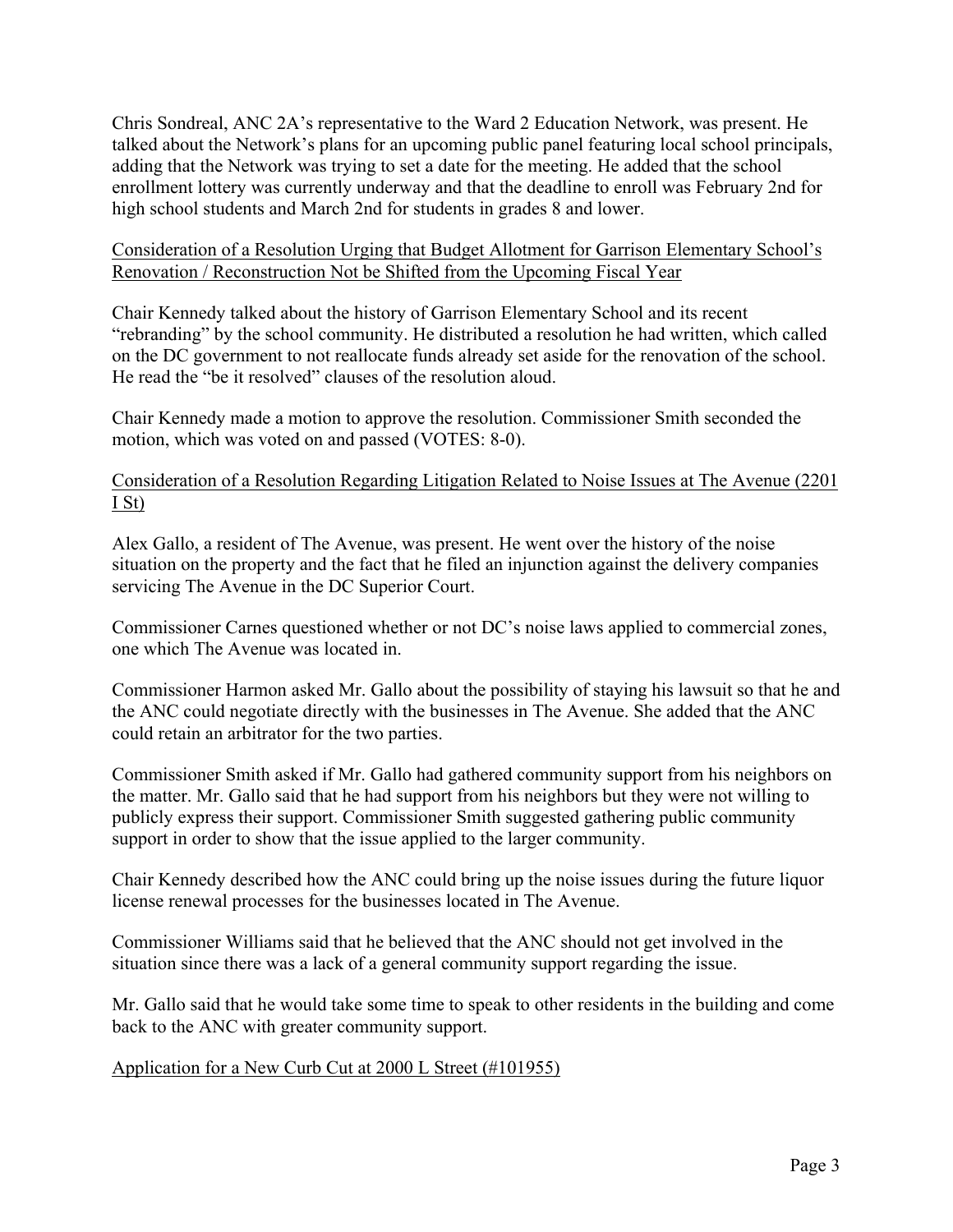J.P. Spickler from FOX Architects was present. He said that FOX Architects was the architect of record for the project.

Rafael Pelli from Pelli Clarke Pelli was also present. He said that Pelli Clarke Pelli was the design firm for the project.

Mr. Spickler said that two buildings at the site were being combined into one building, which would be called Alexander Court. He said that the developer was not seeking any relief from the Board of Zoning Adjustment for the project, so the project was a by-right development project.

Mr. Spickler said that there were three current curb cuts on the site and that the developer was seeking the ANC's support to remove one of the curb cuts and shorten the other two curb cuts from 25 feet to 14 feet in width.

Sara Maddux, a local resident, asked what the sidewalks on the site were going to be made of. Mr. Spickler said that they would be concrete pavers.

Commissioner Harmon made a motion to raise no objection to the curb cut application. Commissioner Coder seconded the motion, which was voted on and passed (VOTES: 8-0).

Application by JBG Companies for a Curb-Cut Related to a Larger Project at 1900 N St (ANC 2B)

Derek Wood from FOX Architects was present. He said that the developer for the project was The JBG Companies. He gave gave a presentation on the plans for the building.

Mr. Wood said that the developer was proposing to eliminate one curb cut on the site as well as remove multiple Pepco vaults currently in place on the sidewalk.

The ANC did not take any action on this matter since the site is not within the boundaries of ANC 2A.

Overview of the Proposed "Potomac Hill Campus Master Plan" (Old Naval Observatory) and Consideration of a Resolution on the Same

*Commissioner Harmon recused herself from voting on this matter.*

Commissioner Smith went over the outcomes of a recent community meeting on the Potomac Hill Campus Master Plan. He added that that the public comment period on the proposed master plan had been extended due to an error made by the General Services Administration (GSA) on the initial plans.

Commissioner Smith distributed a letter he had written on the matter, which asked for the GSA to examine ways to open up the site to the public and to use the more historically-accurate name of "Observatory Hill" for the site when finalizing the campus master plan.

Jan Herman, the former Naval Historian for the site, was present and went over the historical significance of the site as well as the significance of the "Observatory Hill" name.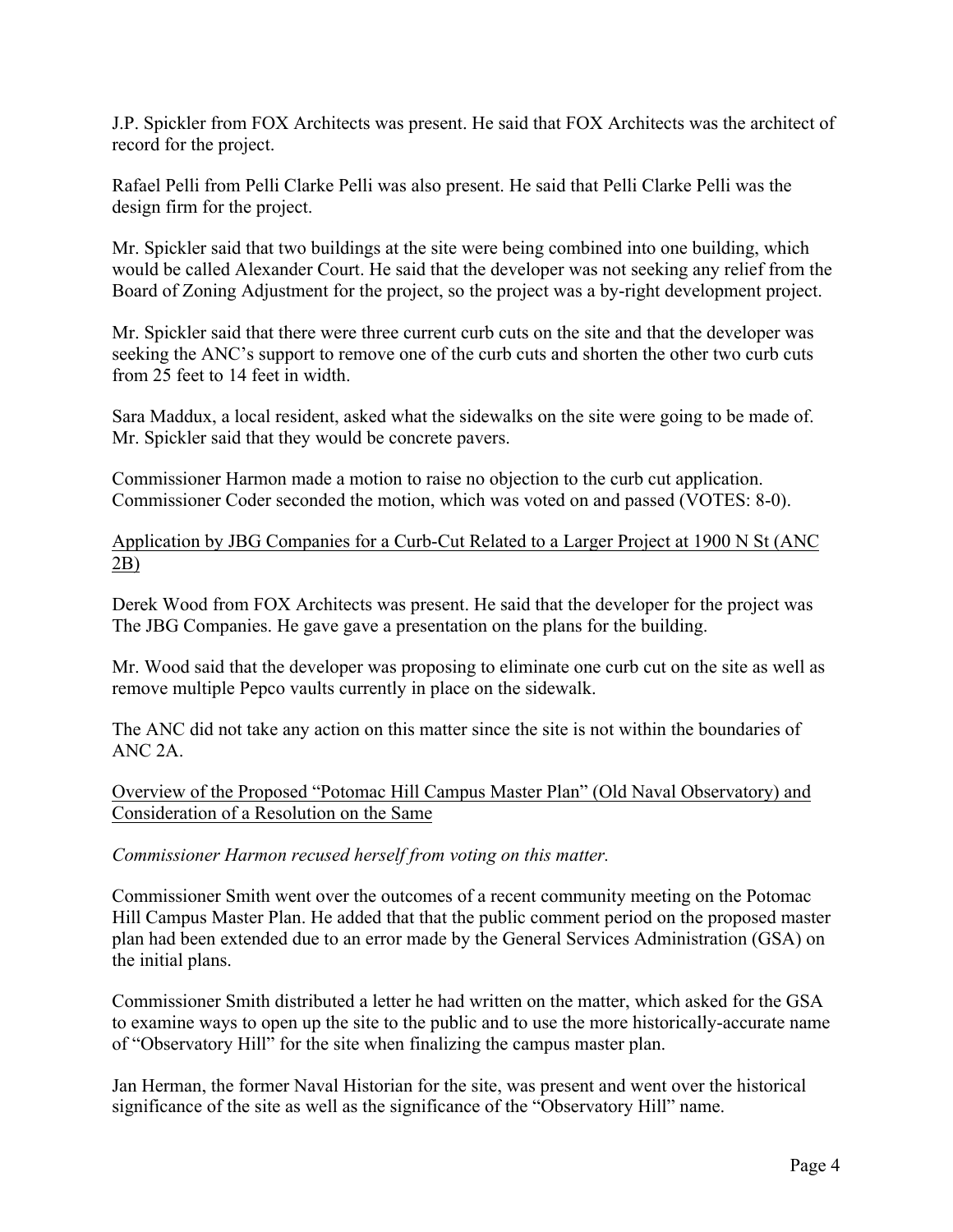Commissioner Smith made a motion to approve the letter to the General Services Administration. Commissioner Coder seconded the motion, which was voted on and passed (VOTES: 7-0).

## Update and Discussion on the Proposed Kennedy Center Expansion Project and Concerns Relating to Bus Parking and the Planned River Pavilion

Multiple representatives from the Kennedy Center were present. One representative went over the history of the proposal for the expansion project, adding that the Kennedy Center staff had been on a two year listening tour regarding the proposal at that point.

The representative said that the Kennedy Center team was very close to working through the appropriate approval processes, adding that the team was almost finished with the U.S. Commission on Fine Arts approval process and was still working through the approval process with the National Capital Planning Commission.

John Moss, an additional representative from the Kennedy Center, went over the number of bus parking spaces and car parking spaces for the proposed site, adding that buses would also be able to park on the Kennedy Center's main plaza for the busiest bus traffic times, estimated to be about two to three times per year. He added that the Kennedy Center team also went out on the Potomac River with the boating community, who said that the footprint for the floating performance space was not as large as they initially thought it would be.

Commissioner Williams asked about a previous project that was initially proposed to connect the Kennedy Center's main plaza to the bike paths and walking paths along the Potomac River. Mr. Moss said the project had been incorporated into this expansion project.

Commissioner Williams asked how the project planners would mitigate the heavy trash flows on the Potomac River. Mr. Moss said that the planning team included construction engineers who were working to negate the environmental impacts as a result of the project.

Commissioner Williams asked how noise pollution on the Potomac River would impact performances on the proposed outdoor venues. Mr. Moss said that the proposed venues would include indoor spaces as well as outdoor spaces that would use varying types of performing options.

Chair Kennedy asked if the Kennedy Center team had coordinated with the District Department of Transportation (DDOT) regarding DDOT's plans for the Theodore Roosevelt Bridge. Mr. Moss said that the team did have peripheral conversations with DDOT regarding the matter.

## Discussion of Recent Incidents Involving McFadden's (ABRA-060591) and Heritage India / The Zanzibar (ABRA-0900)

Commissioner Coder gave an overview of the recent incidents at McFadden's. She talked about the previous letter that the ANC members submitted in their individual capacity to the Alcoholic Beverage Control (ABC) Board regarding the incidents. She said that since ANC 2A now had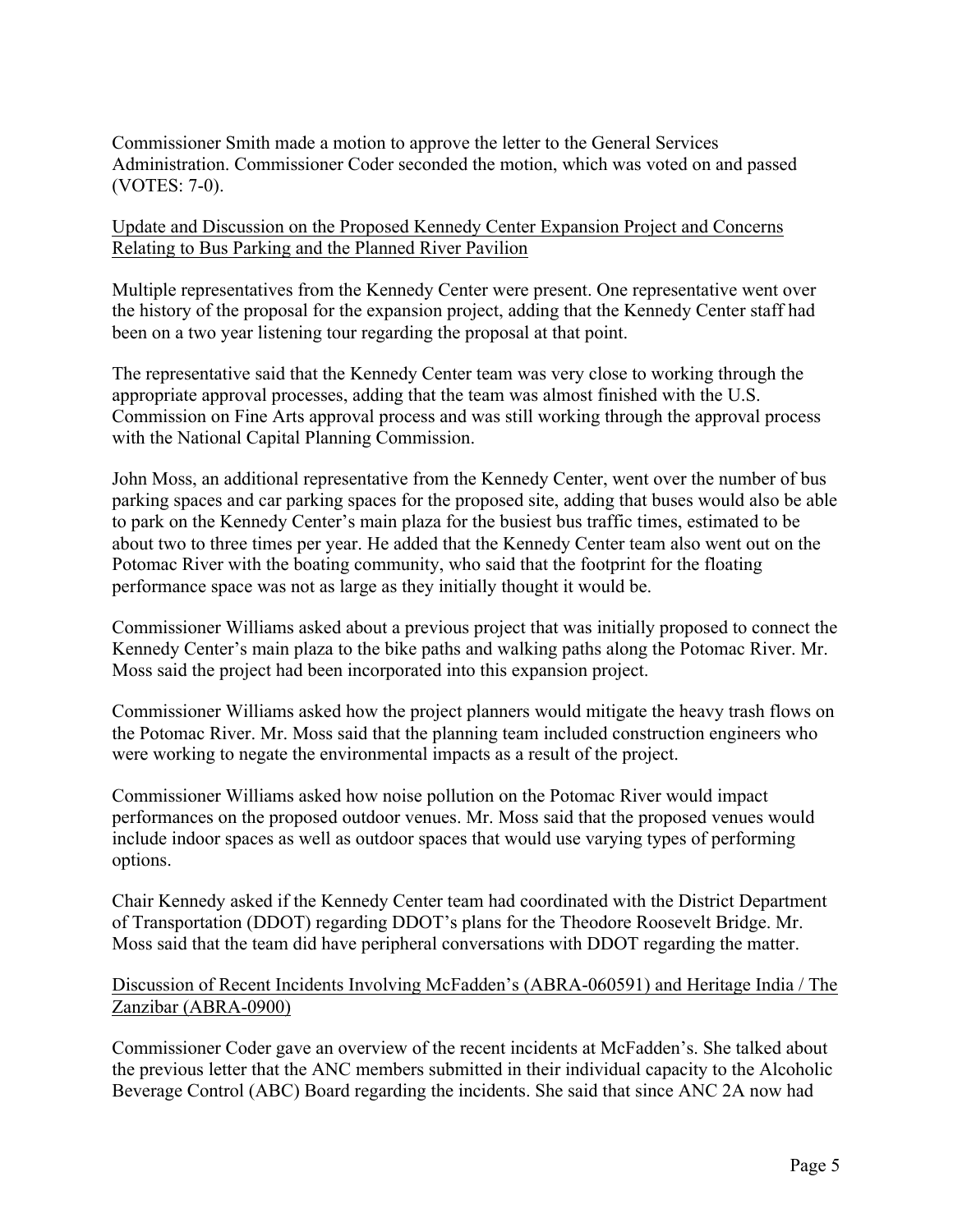newly sworn-in Commissioners, she hoped that that the ANC would reaffirm the letter to the ABC Board.

Commissioner Coder made a motion to approve the letter to the ABC Board. Chair Kennedy seconded the motion, which was voted on and passed (VOTES: 8-0).

Commissioner Sacco then distributed a resolution he had written regarding the recent incidents at Heritage India / The Zanzibar. He gave an overview of the incidents as well as the recent actions that the ABC Board took against the establishment.

Commissioner Sacco made a motion to approve his resolution. Commissioner Smith seconded the motion, which was voted on and passed (VOTES: 8-0).

### Application for a New Class CR License by West Wing Cafe (2400 M St, ABRA-097022)

Gene Cynn, the legal counsel for the West Wing Cafe, was present. He gave an overview of the proposed menu for the restaurant.

Chair Kennedy went over the proposed hours for the establishment that were included in the liquor license application.

Commissioner Coder asked about the applicant's request for liquor sales hours that lasted until 2 am. She added that she had concerns with supporting the license if it included liquor sales hours until 2 am.

Commissioner Coder made a motion to protest the liquor license application on the basis of peace, order and quiet. Commissioner Harmon asked for a friendly amendment to authorize the Chair and the respective single member district Commissioner to negotiate the terms of the settlement agreement with the applicant. Commissioner Harmon seconded the final motion, which was voted on and passed (VOTES: 8-0).

### Application for a New Class CR License and Stipulated License by Char Bar

Two representatives from Char Bar was present. They said that the concept for the liquor license was to offer kosher wines from around the world and a limited beer selection. They added that the restaurant had already opened and that it was not open on Fridays or Saturdays. They also said that most patrons left by 9 pm each night.

Commissioner Harmon made a motion to support the application for a Stipulated License and the application for a CR License. Chair Kennedy seconded the motion, which was voted on and passed (VOTES: 8-0).

## Update on Crosswalk Configuration at the Intersection of New Hampshire Avenue, 22nd & L Streets

Commissioner Harmon talked about a recent letter the ANC received from the District Department of Transportation (DDOT) in which DDOT decided to not reinstate the crosswalk at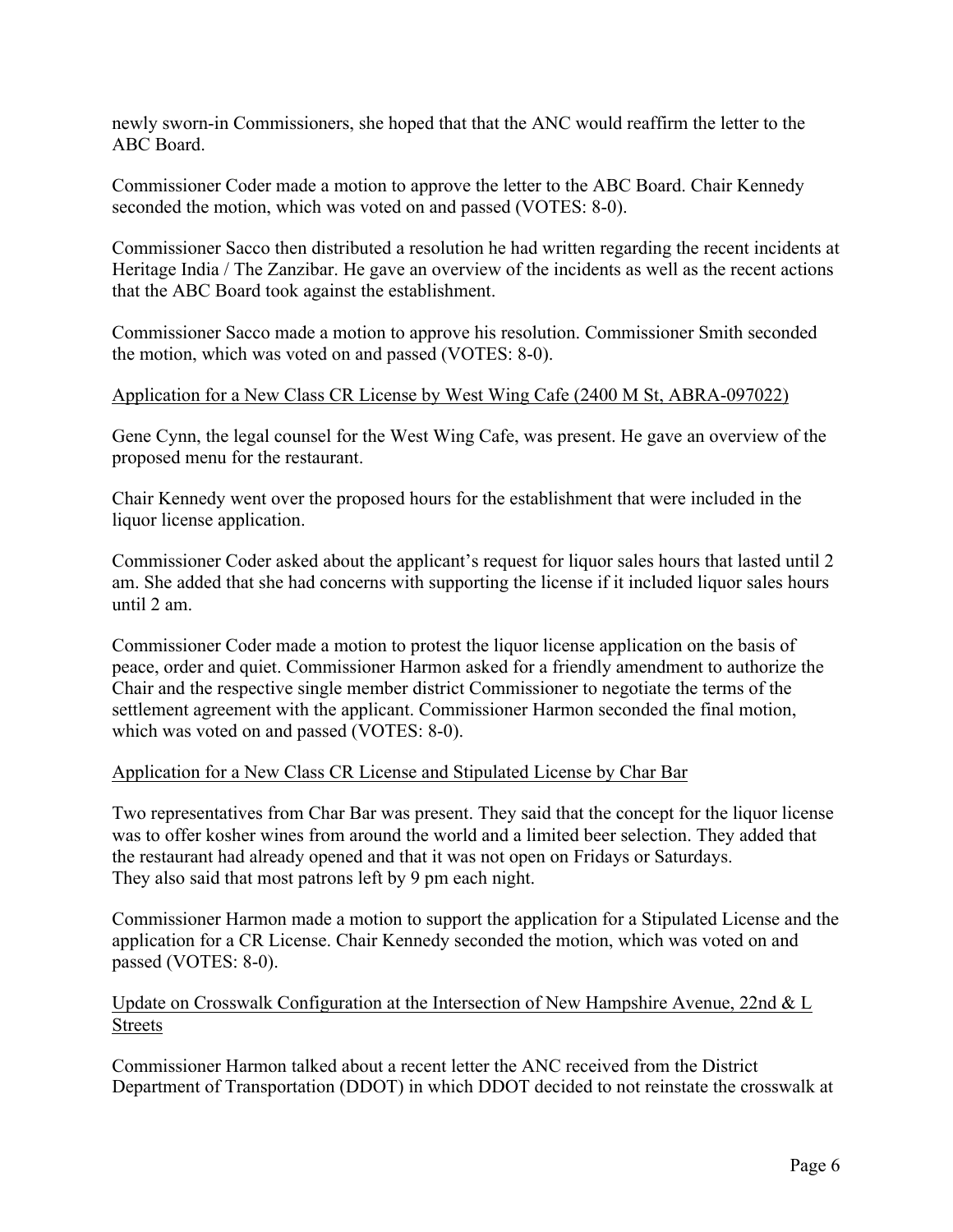the intersection of New Hampshire Avenue, 22nd Street, and L Street. She added that she was going to follow up with DDOT regarding the matter.

## Request by FRESHFARM Markets for a Letter of Support to Stage the 2015 Foggy Bottom FRESHFARM Market

Dana Rybak and Caroline Michniak, representatives from FRESHFARM Markets, were present. They distributed a letter of support for the ANC to consider.

Commissioner Carnes made a motion to approve the letter of support. Commissioner Harmon seconded the motion, which was voted on and passed (VOTES: 8-0).

Consideration of a Resolution Urging the WMATA Board to Adopt as a Priority for Capital Budget Planning, the Construction of a Second Entrance to the "Foggy Bottom-GWU" Metro Station

Chair Kennedy talked about his recent meeting with Councilmember Jack Evans, DC's new member of the WMATA Board, who said that he was going to prioritize funding for the construction of a second entrance at the Foggy Bottom Metro Station in the upcoming WMATA capital budget.

Commissioner Carnes read a resolution he had written on the matter aloud, which asked Councilmember Evans to support funding for the construction of a second entrance for the Foggy Bottom-GWU Metro Station.

Chair Kennedy asked to also address the resolution to the Interim General Manager of WMATA as well as the Chair of the WMATA Board.

Barbara Kahlow, a local resident, suggested also addressing the resolution to DC Council Chairman Phil Mendelson.

Commissioner Carnes made a motion to approve the resolution. Commissioner Smith seconded the motion, which was voted on and passed (VOTES: 8-0).

# Consideration of a Resolution Regarding Flight Approach Paths into National Airport

Chair Kennedy went over the extent of the issue, adding that the Metropolitan Washington Airports Authority (MWAA) altered flight paths coming in and out of National Airport a few years ago to move the paths away from the Virginia side of the Potomac River and towards the DC side of the river.

Commissioner Smith made a motion to note that the noise from the National Airport flight approach paths was an issue of concern to the neighborhood, and to commend Communities for Smart Airport Growth (CSAG) for its efforts to address the issue. Chair Kennedy seconded the motion, which was voted on and passed (VOTES: 8-0).

Request for a Letter of Support by Competitor Group in Order to Stage the "2015 Rock N Roll Marathon and Half Marathon" on March 14th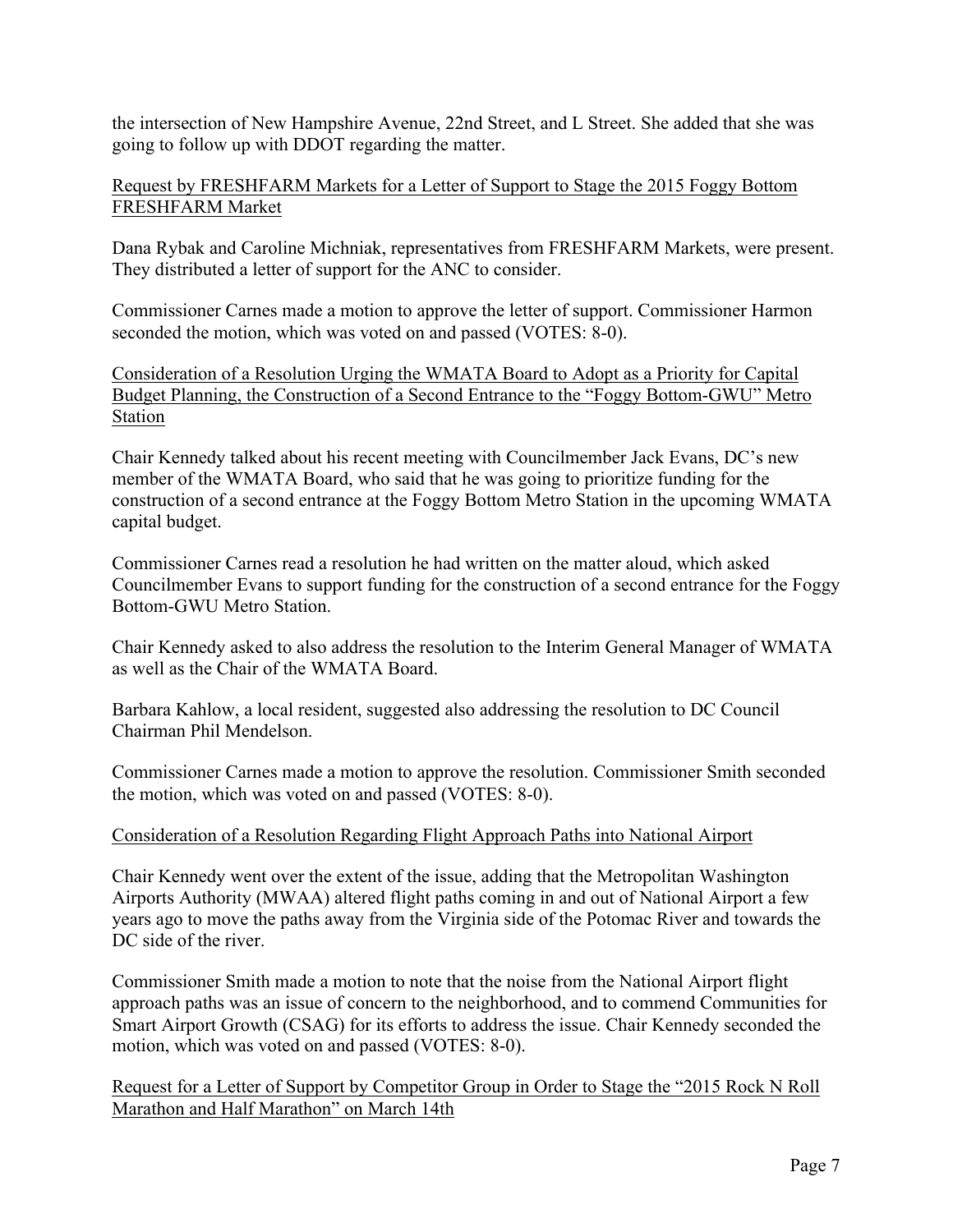Diane Thomas, a representative from the Competitor Group, was present to talk about the 2015 Rock N Roll Marathon. She said that there was both a full- and half-marathon planned for this year, and that both would start at 7 am and end by 10 am.

Sara Maddux, a local resident, described problems from the race last year where, when Virginia Avenue was closed down during the marathon, residents living in the area were unable to enter and exit from their properties. Ms. Thomas said that the Competitor Group could have a special operations unit in place for Virginia Avenue now that she knew that Virginia Avenue was a problematic area during the race.

Chair Kennedy made a motion to send a letter to the Mayor's Special Events Task Force Group, noting the neighborhood's concerns regarding noise and traffic impacts from the Rock N Roll Marathon as well as residential parking ingress and egress. Commissioner Smith asked for a friendly amendment to note the proximately of the marathon's planned sound stage #4 to nearby residential properties. Commissioner Harmon seconded the final motion, which was voted on and passed (VOTES: 8-0).

## **Administrative Agenda**

### Approval of Past Commission Meeting Minutes

Commissioner Sacco made a motion to approve the June 2014, October 2014, and November 2014 regular meeting minutes pending minor technical edits. Commissioner Coder seconded the motion, which was voted on and passed (VOTES: 8-0).

### Approval of 2015 Commission Calendar of Meetings

Chair Kennedy distributed the proposed 2015 ANC calendar of meetings. Chair Kennedy made a motion to approve the calendar of meetings. Commissioner Williams seconded the motion, which was voted on and passed (VOTES: 8-0).

### Approval of Expenses Related to Commission Meeting Locations

Chair Kennedy made a motion to approve expenses up to \$500 to compensate GW for audiovisual expenses related to the 2015 calendar of meetings. Commissioner Smith seconded the motion, which was voted on and passed (VOTES: 8-0).

### Authorization for the Commission to Participate in the ANC Security Fund for 2015

Chair Kennedy made a motion to approve expenses of \$25 for the ANC to participate in the ANC Security Fund for 2015. Commissioner Carnes seconded the motion, which was voted on and passed (VOTES: 8-0).

### Authorization of Payment to Renew the Commission's UPS Store Mailbox for 2015